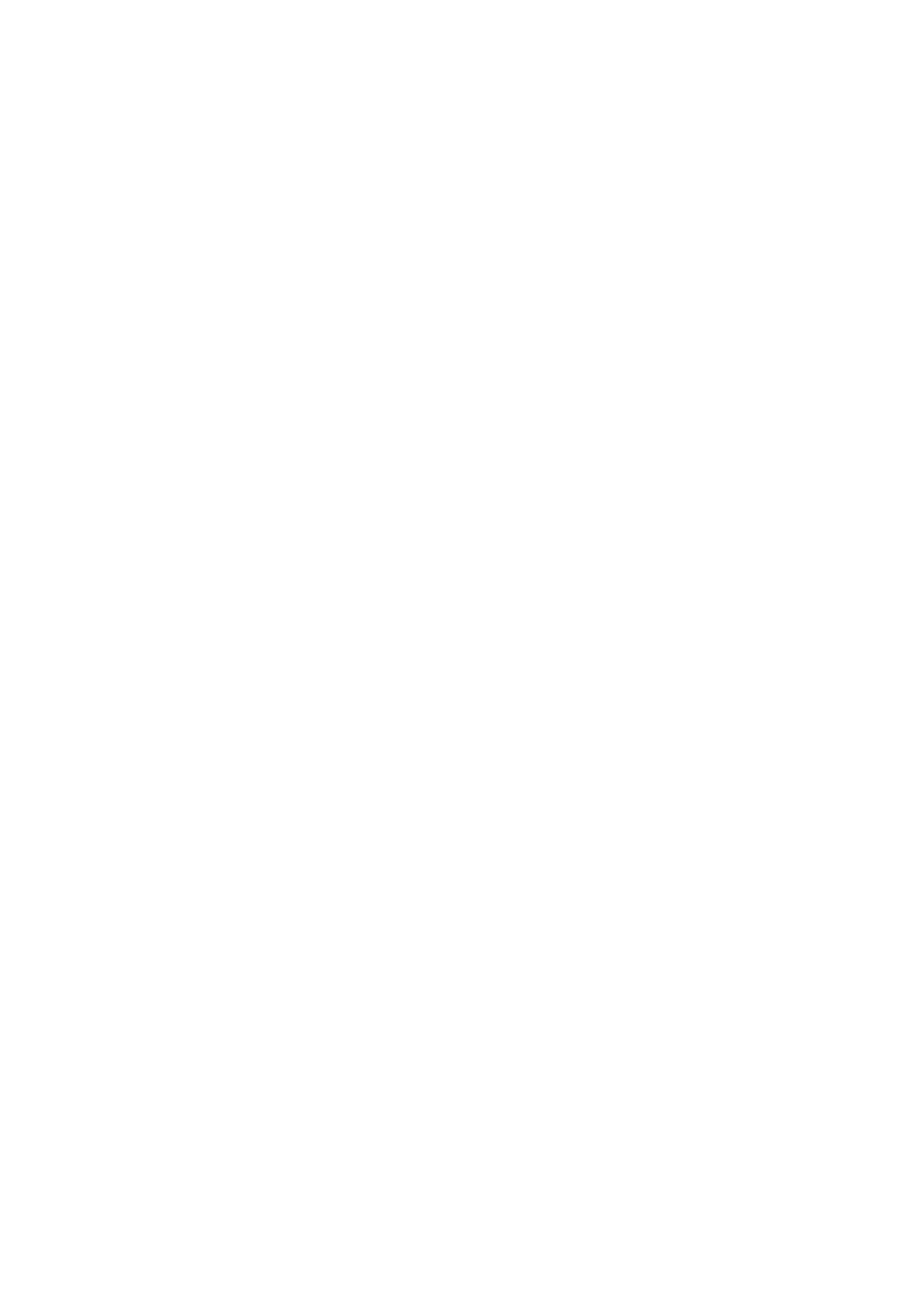The author assumes no responsibility for any errors or omissions which may appear in this document nor does it make a commitment to update the information contained herein.

Third-party brands and names are the property of their respective owners.

Sound Blaster is a registered trademark of Creative Technology Ltd in the United States and certain other countries. Sound Blaster-LINK and SB-LINK are trademarks of Creative Technology Ltd.

Jun. 16, 1999 Taipei, Taiwan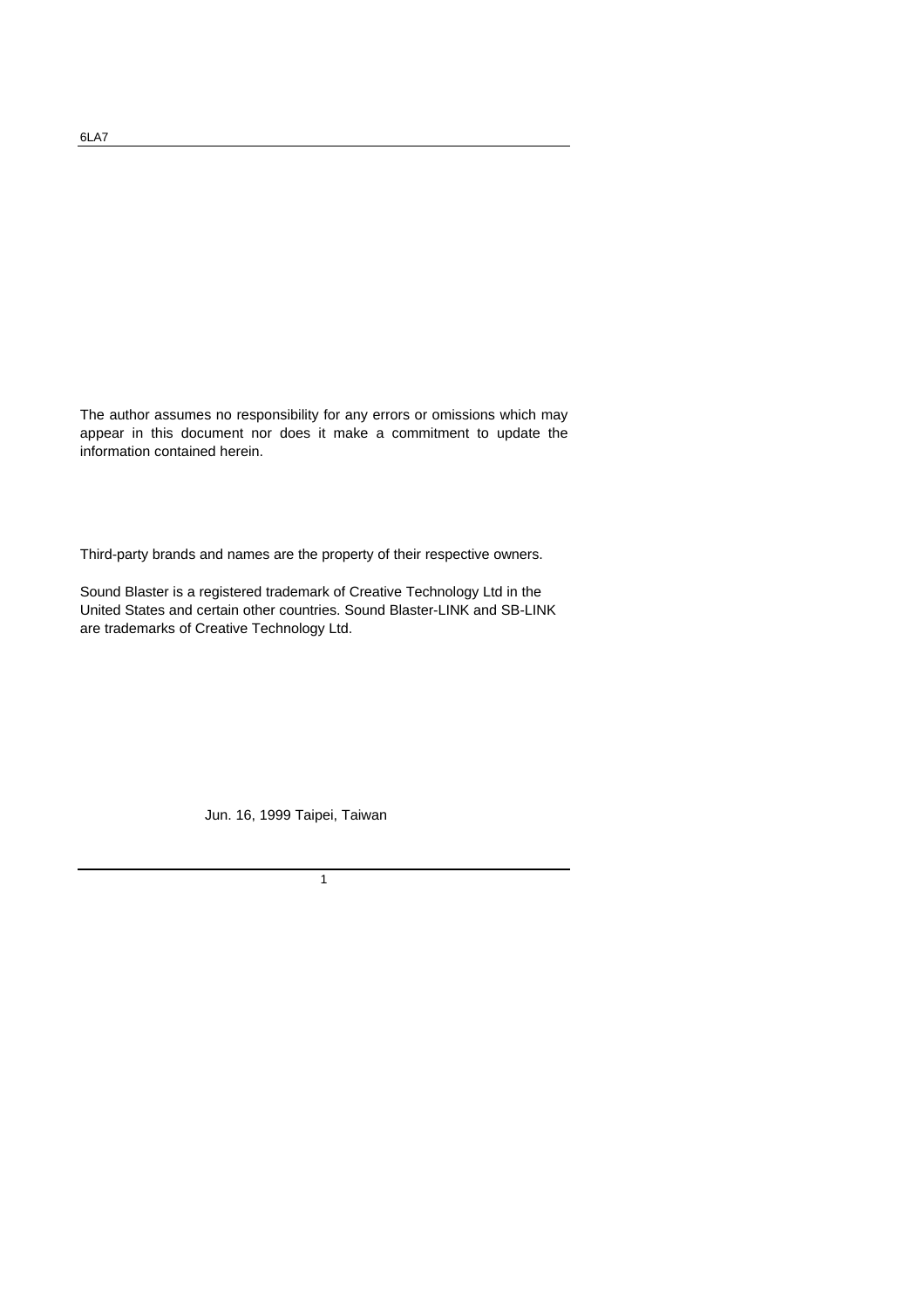#### **I. Quick Installation Guide :**

### **CPU SPEED SETUP**

The system bus speed can be selectable between 66MHz. The user can select the system bus speed (JP4,JP5,JP6) and change the DIP SWITCH **(SW)** selection to set up the CPU speed for 366 - 566MHz processor.

|                                                                | $\bullet$ The CPU speed must match with the frequency RATIO. It will cause |  |  |
|----------------------------------------------------------------|----------------------------------------------------------------------------|--|--|
| system hanging up if the frequency RATIO is higher than CPU's. |                                                                            |  |  |
|                                                                | <b>NID CIMITALL ACIAN</b>                                                  |  |  |

| <b>CPU FREQ.</b><br><b>RATIO</b> | <b>DIP SWITCH (SW)</b> |                 |                 |                 |
|----------------------------------|------------------------|-----------------|-----------------|-----------------|
|                                  | SW <sub>1</sub>        | SW <sub>2</sub> | SW <sub>3</sub> | SW <sub>4</sub> |
| X <sub>3</sub>                   | ON                     | <b>OFF</b>      | ON              | ON              |
| X <sub>3.5</sub>                 | <b>OFF</b>             | <b>OFF</b>      | <b>ON</b>       | ON              |
| X <sub>4</sub>                   | <b>ON</b>              | ON              | <b>OFF</b>      | ON              |
| X <sub>4.5</sub>                 | <b>OFF</b>             | <b>ON</b>       | <b>OFF</b>      | ON              |
| X <sub>5</sub>                   | <b>ON</b>              | <b>OFF</b>      | <b>OFF</b>      | ON              |
| X <sub>5.5</sub>                 | <b>OFF</b>             | <b>OFF</b>      | <b>OFF</b>      | ON              |
| X <sub>6</sub>                   | <b>ON</b>              | <b>ON</b>       | <b>ON</b>       | <b>OFF</b>      |
| X 6.5                            | <b>OFF</b>             | <b>ON</b>       | ON              | <b>OFF</b>      |
| X <sub>7</sub>                   | <b>ON</b>              | <b>OFF</b>      | ON              | <b>OFF</b>      |
| X 7.5                            | <b>OFF</b>             | <b>OFF</b>      | <b>ON</b>       | <b>OFF</b>      |
| X8                               | ON                     | ON              | <b>OFF</b>      | <b>OFF</b>      |
| X 8.5                            | OFF                    | ON              | <b>OFF</b>      | <b>OFF</b>      |

 $\bullet^*$ **JP4, JP5, JP6** (Select the system speed<sub>i</sub>  $\bullet$  66 / 75 / 83 MHz)

| <b>MAIN CLOCK</b> | JP6     | JP5     | JP4     |
|-------------------|---------|---------|---------|
| 66MHz             | $1 - 2$ | $1 - 2$ | $1 - 2$ |
| 75MHz             | $1 - 2$ | $2 - 3$ | $1 - 2$ |
| 83MHz             | $2 - 3$ | $1 - 2$ | $2 - 3$ |

**´Note: We don' t recommend you to setup your system speed to 75or 83MHz because these frequencies are not the standard specifications for CPU, Chipset and most of the peripherals. Whether your system can run under 75 or 83MHz properly will depend on your hardware configurations: CPU, SDRAM, Cards, etc.**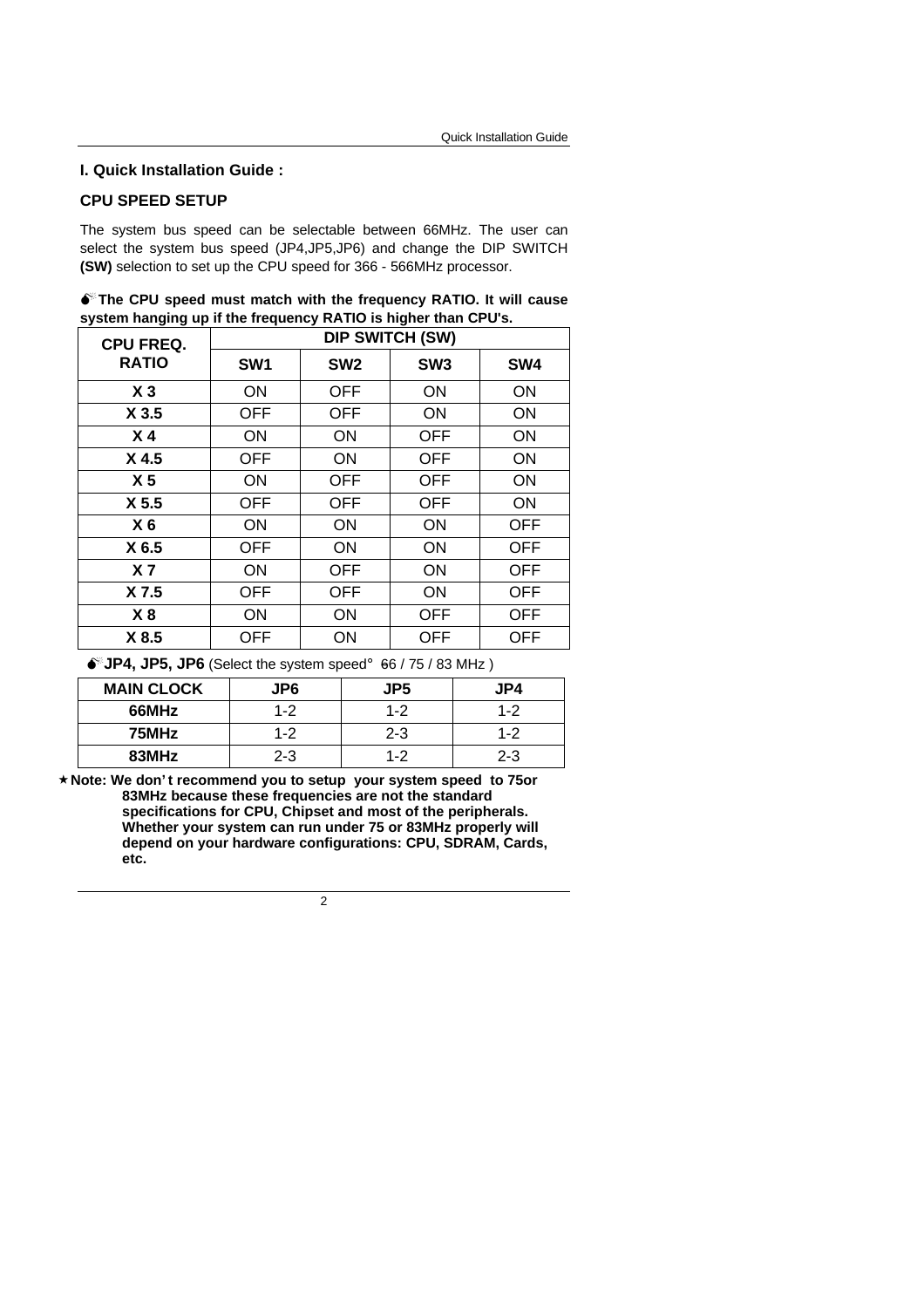- $\mathbf{F}$  **The black part in the picture is the white extruding piece of the DIP switch.**
- 1. Celeron<sup>™</sup> 366 / 66 MHz FSB



JP4

2. Celeron™ 400 / 66 MHz FSB



3. Celeron<sup>™</sup> 433 / 66 MHz FSB



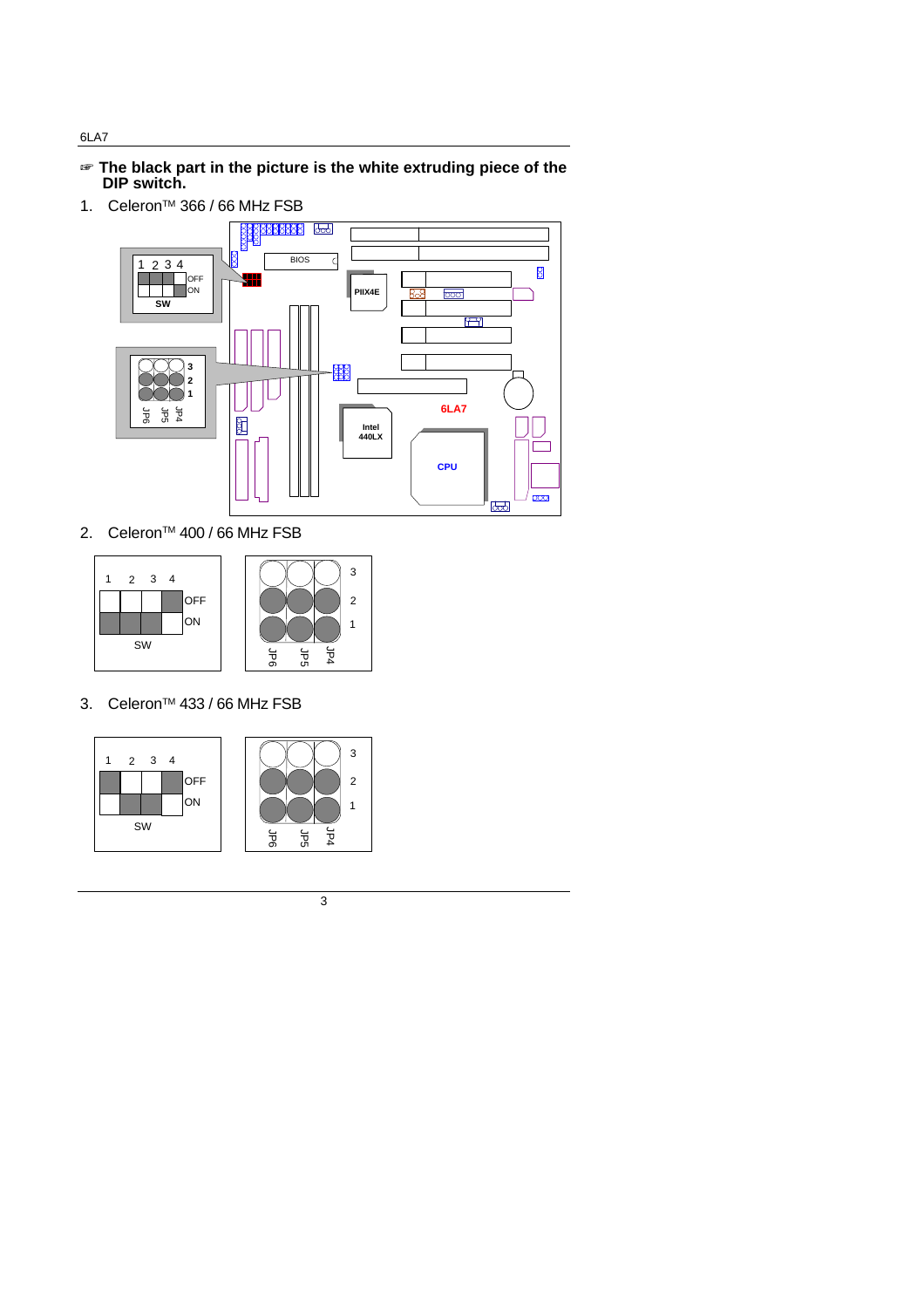4. Celeron<sup>™</sup> 466 / 66 MHz FSB



5. Celeron<sup>™</sup> 500 / 66 MHz FSB



6. Celeron<sup>™</sup> 533 / 66 MHz FSB





7. Celeron<sup>™</sup> 566 / 66 MHz FSB





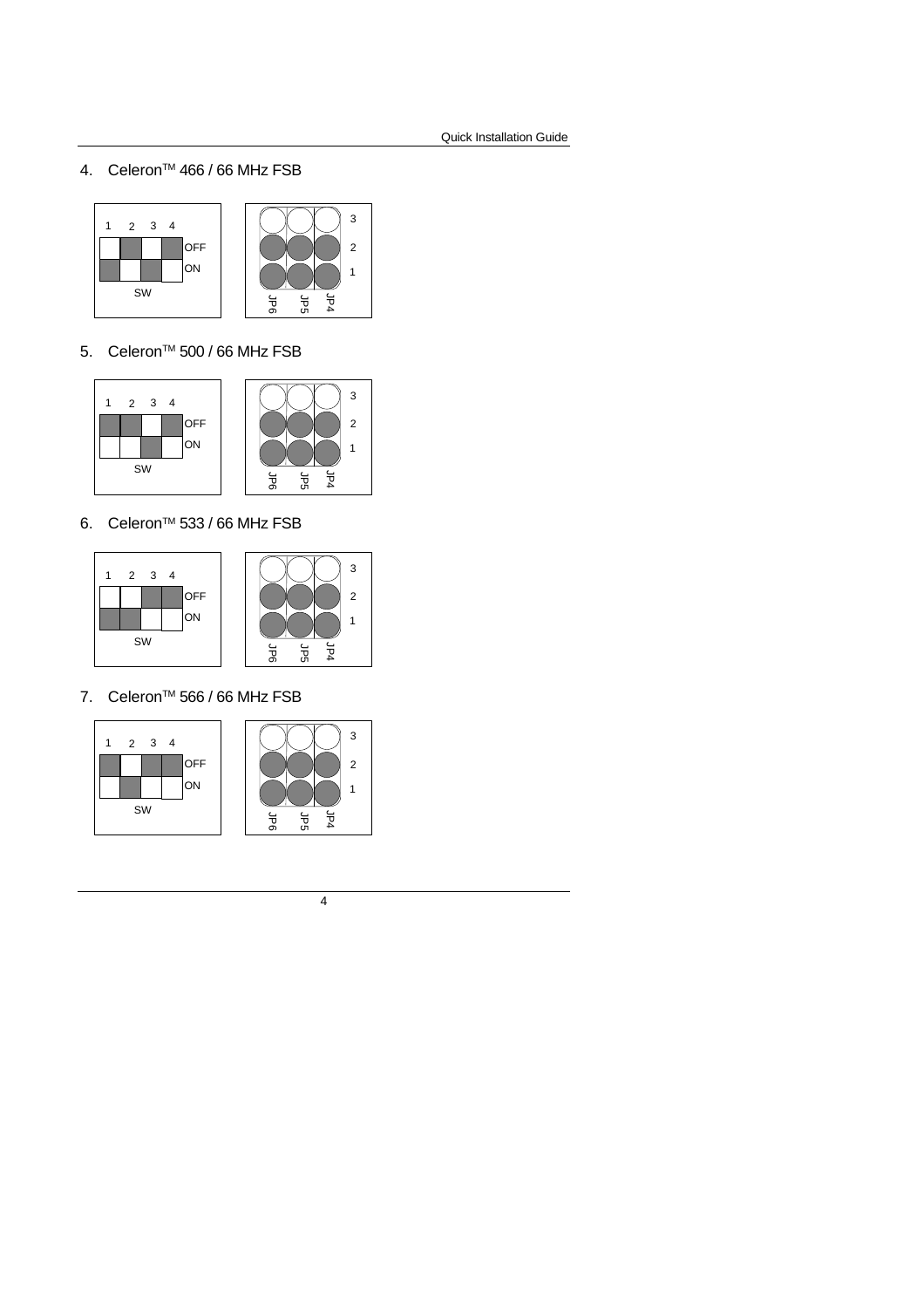**I. Jumper setting :**

IR : Infrared Connector (Optional)



PWR : Power LED Connector (as 3 steps ACPI LED)



5

6LA7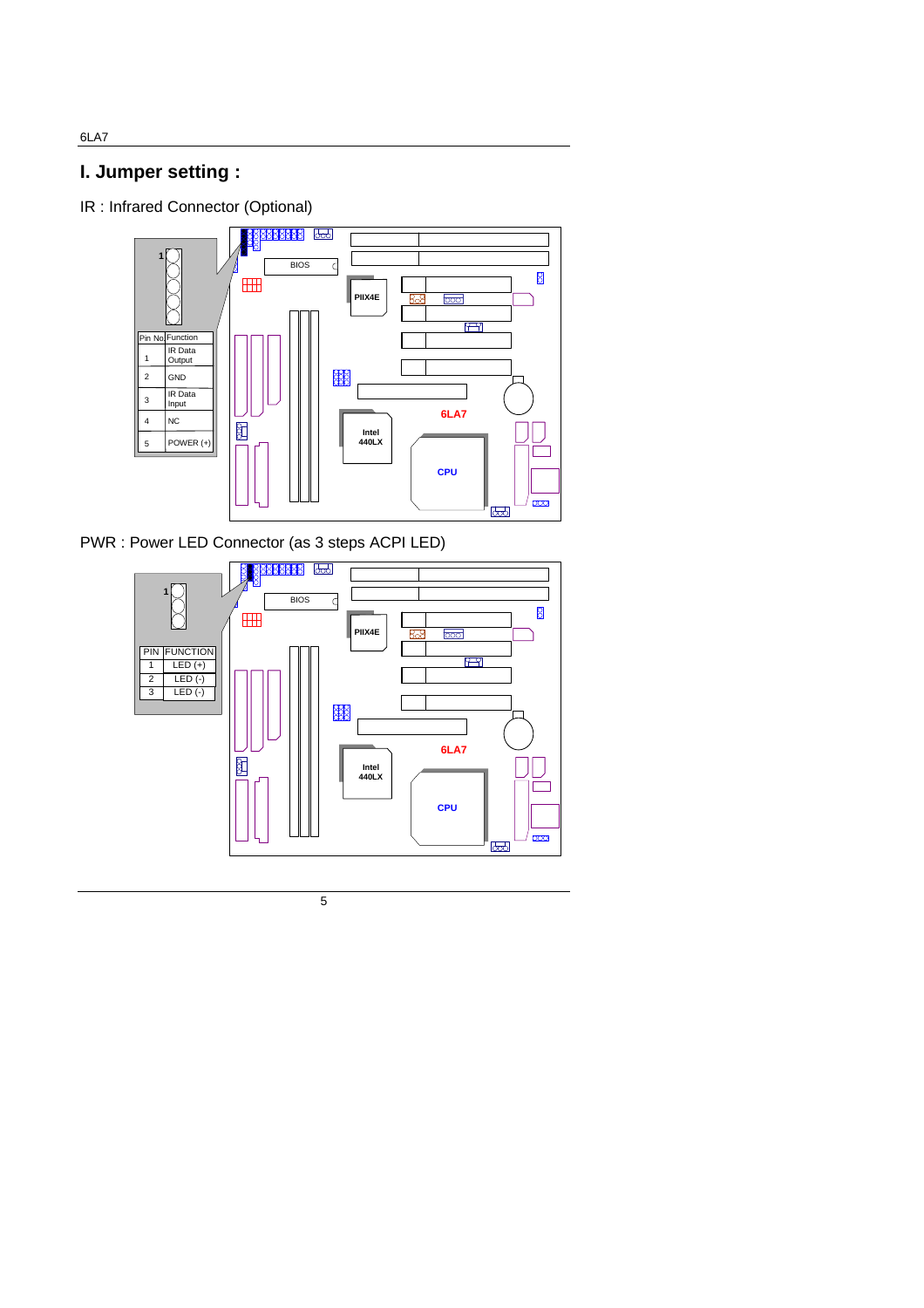SPKR : Speaker Connector



TD : Turbo LED Connector

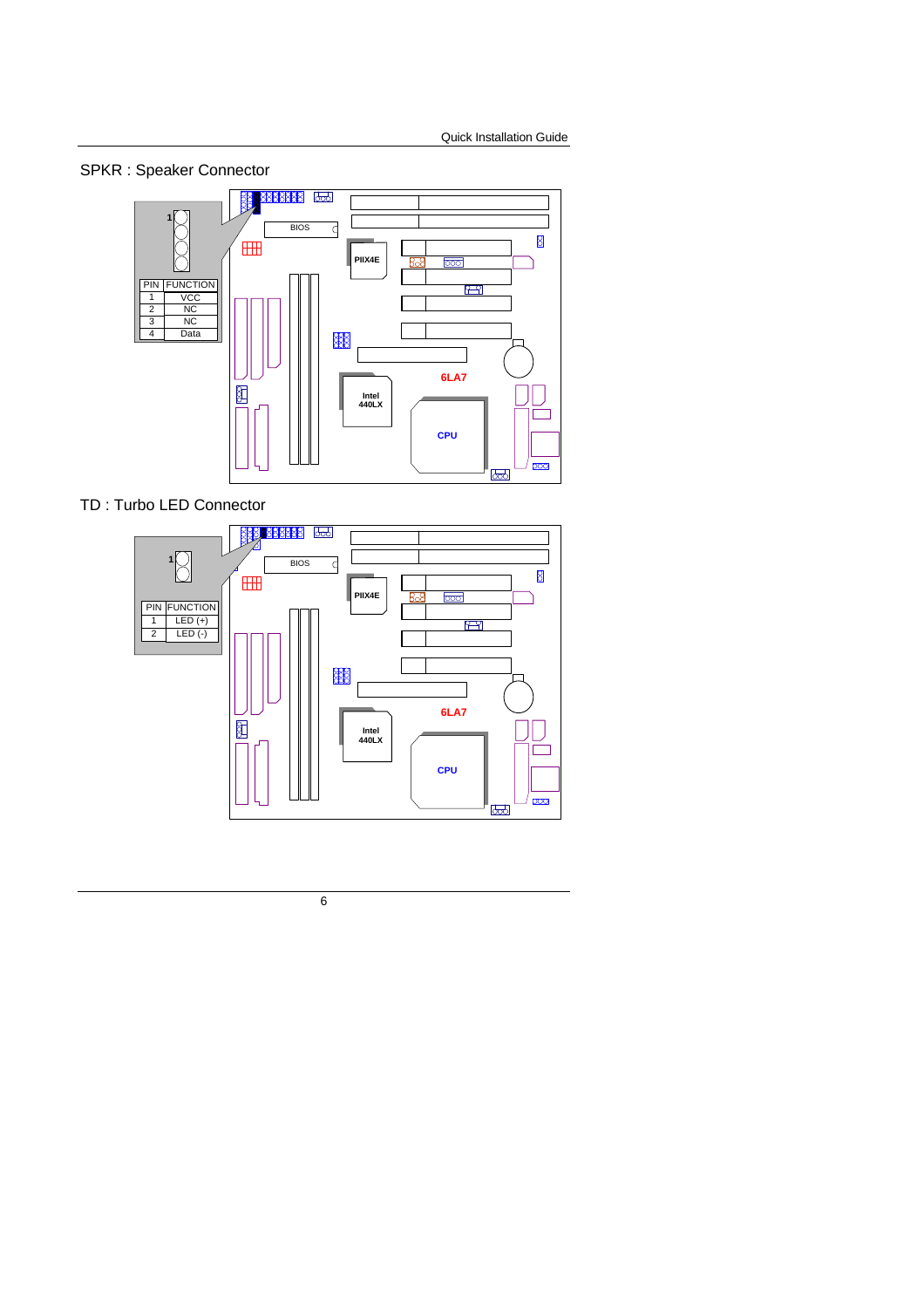TB : Turbo Switch Connector



RST : Reset Switch

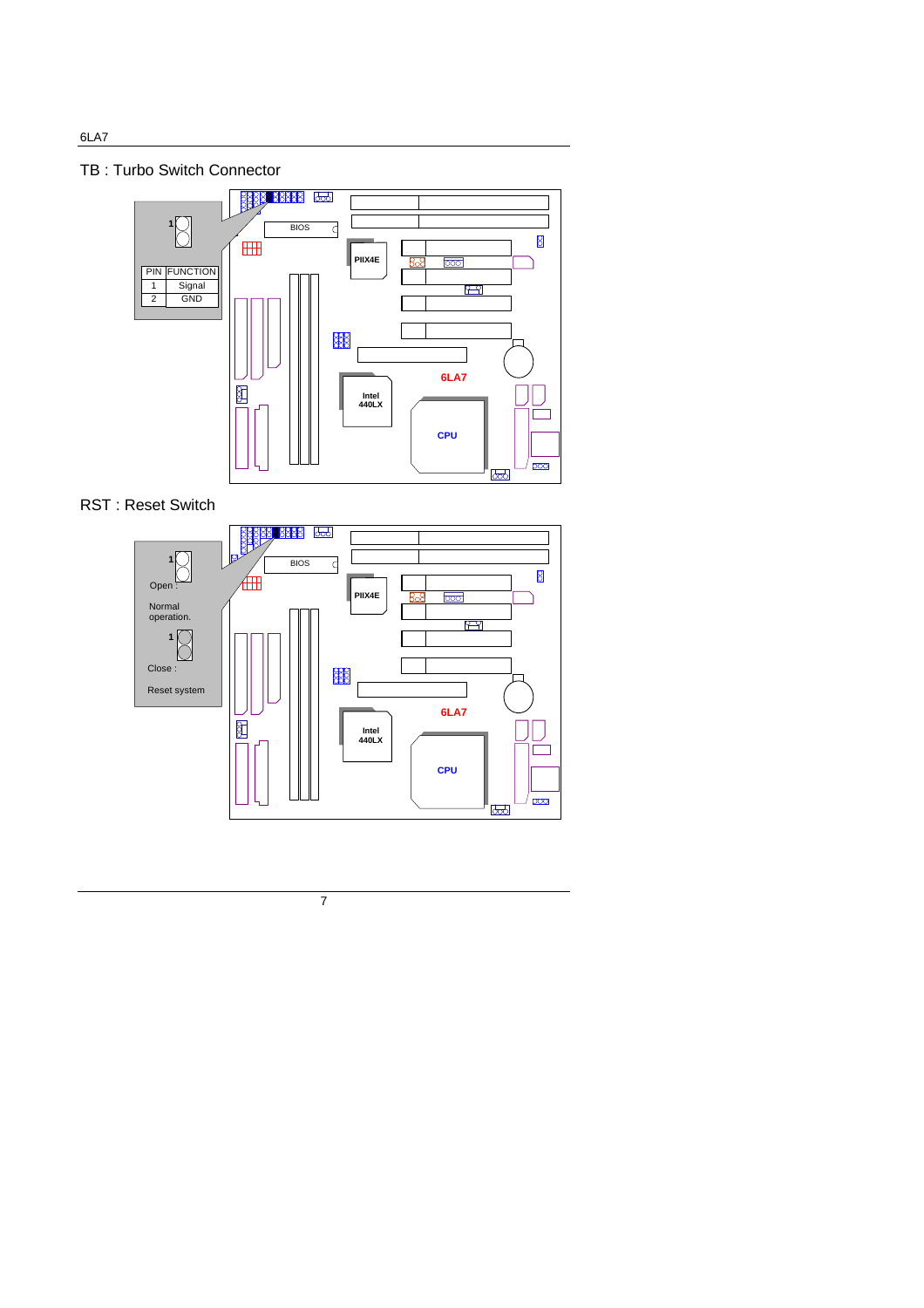GD : Green LED Connector



GN : Green Function Switch

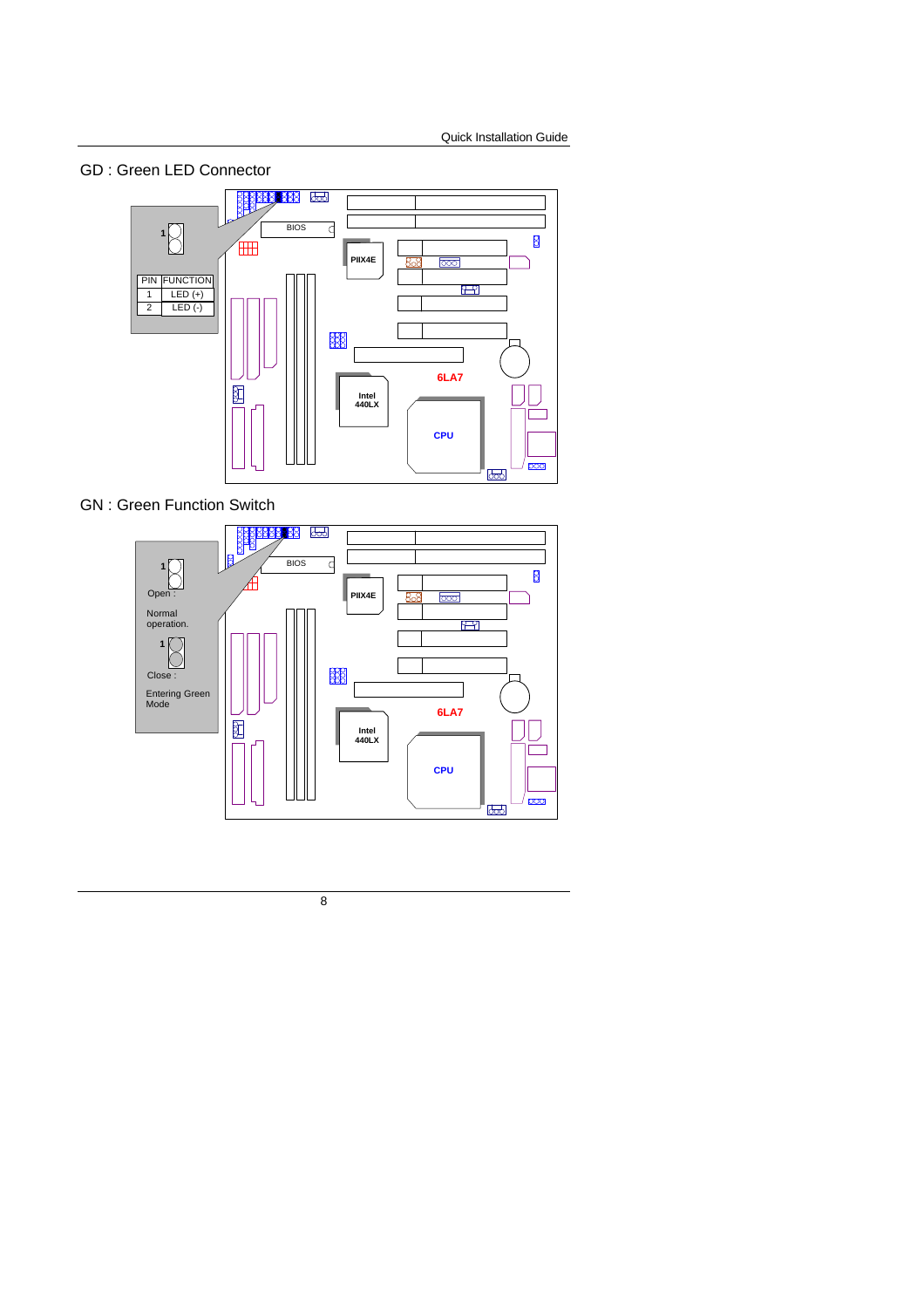HD : IDE Hard Disk Active LED



Soft PWR : Soft Power Connector

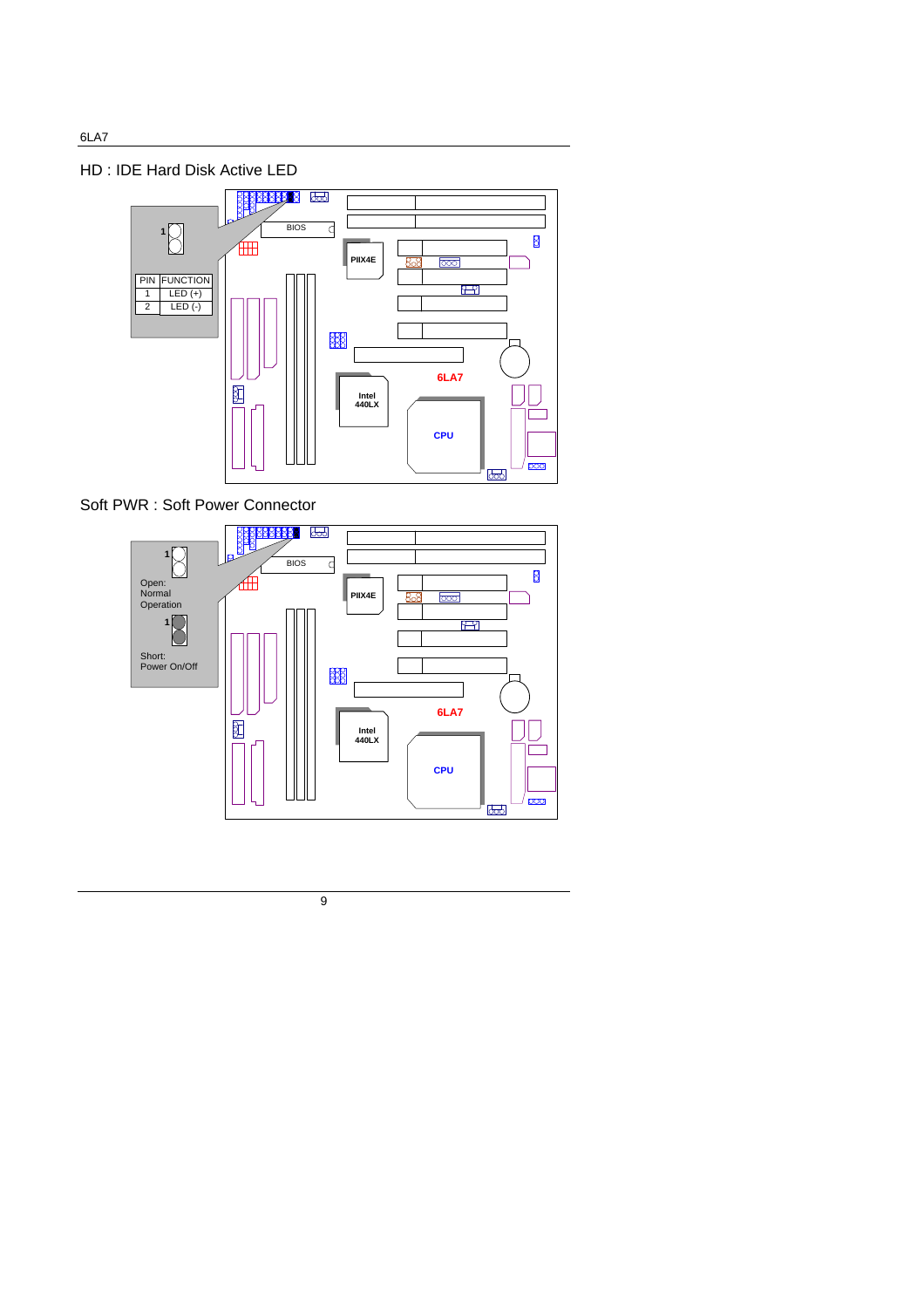



ATX POWER : ATX POWER Connector

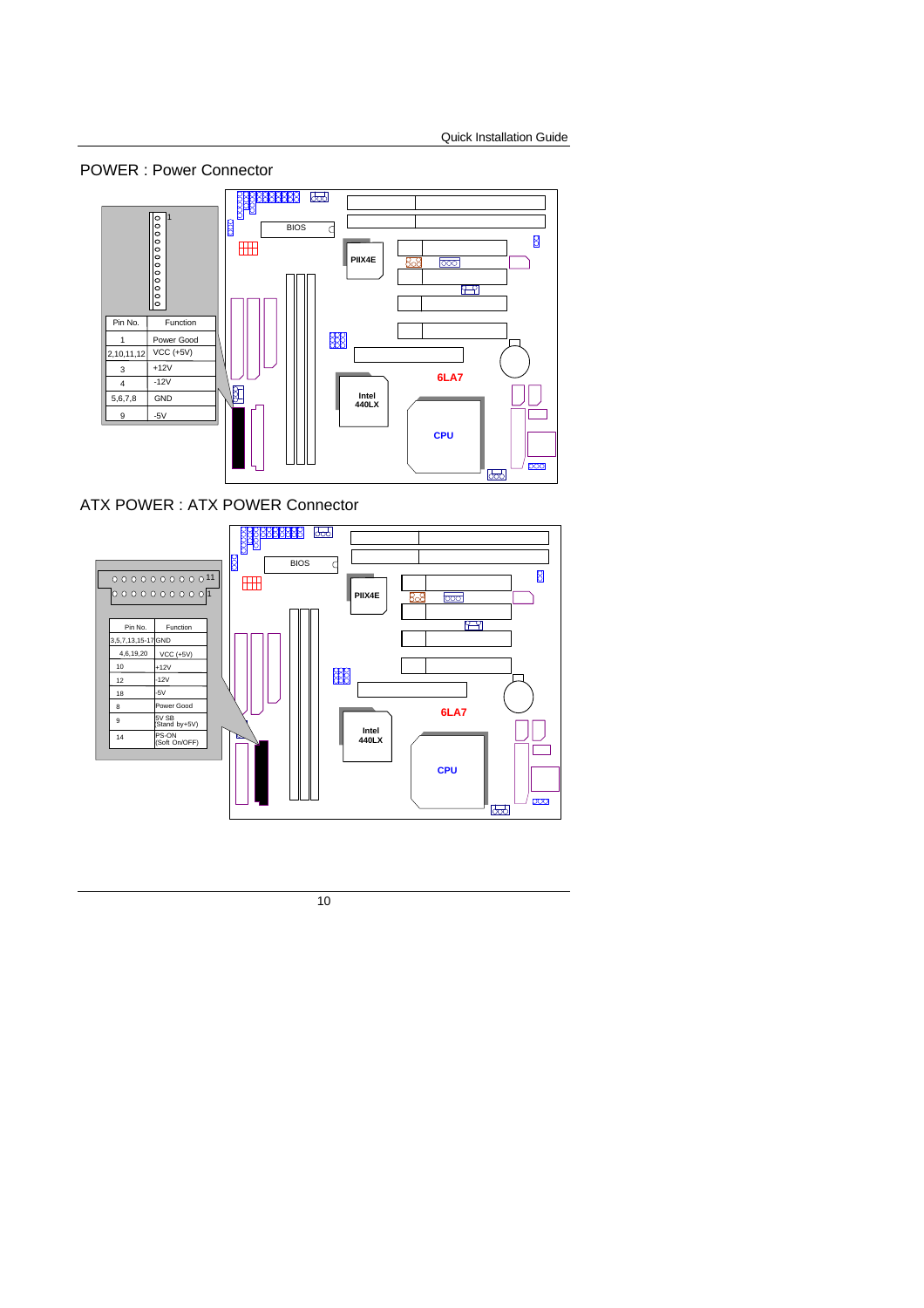CPU Fan : CPU Cooling Fan Power Connector



POWER Fan : Power Fan Power Connector

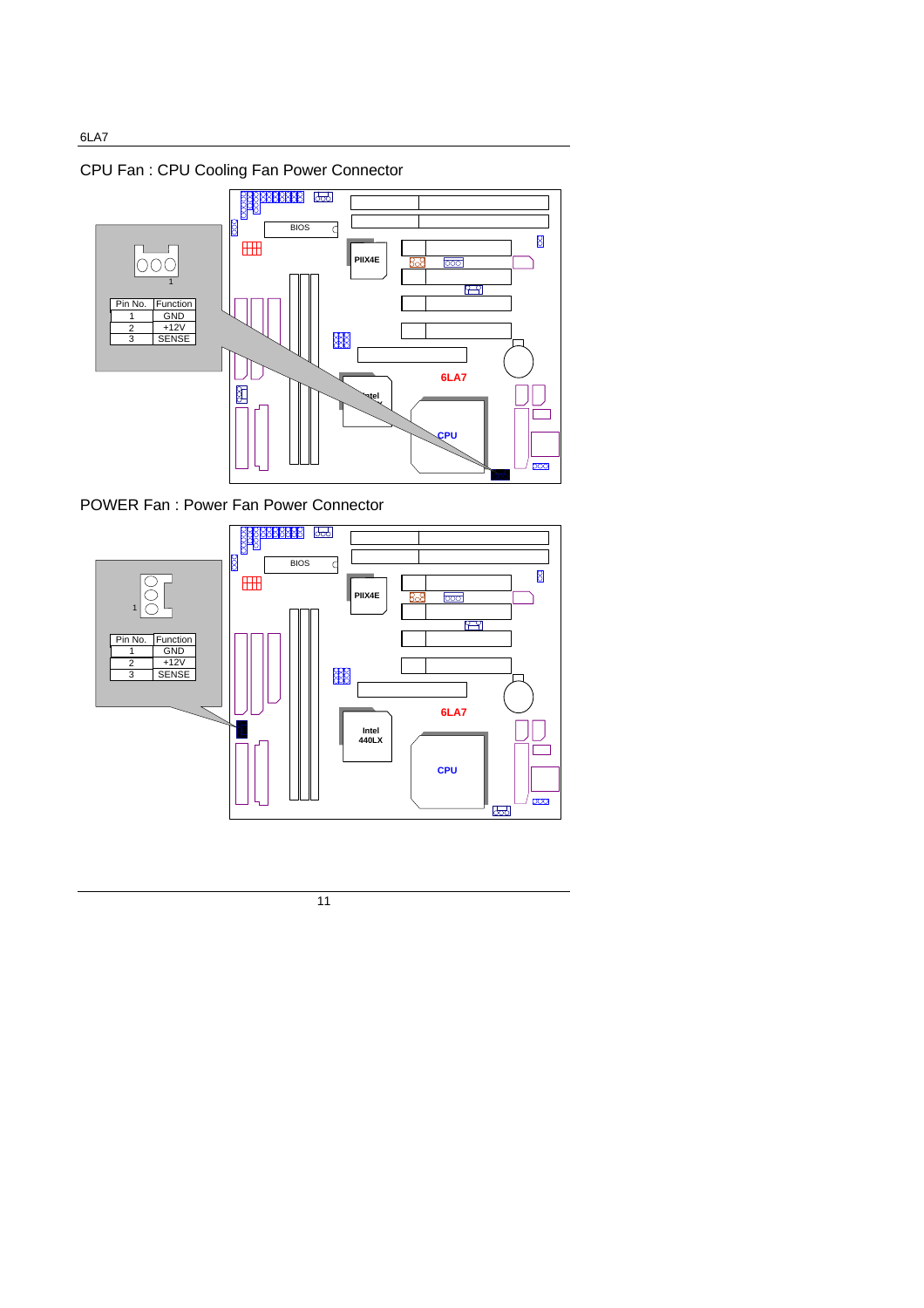SYSTEM Fan : System Fan Power Connector



IDE1: For Primary IDE port

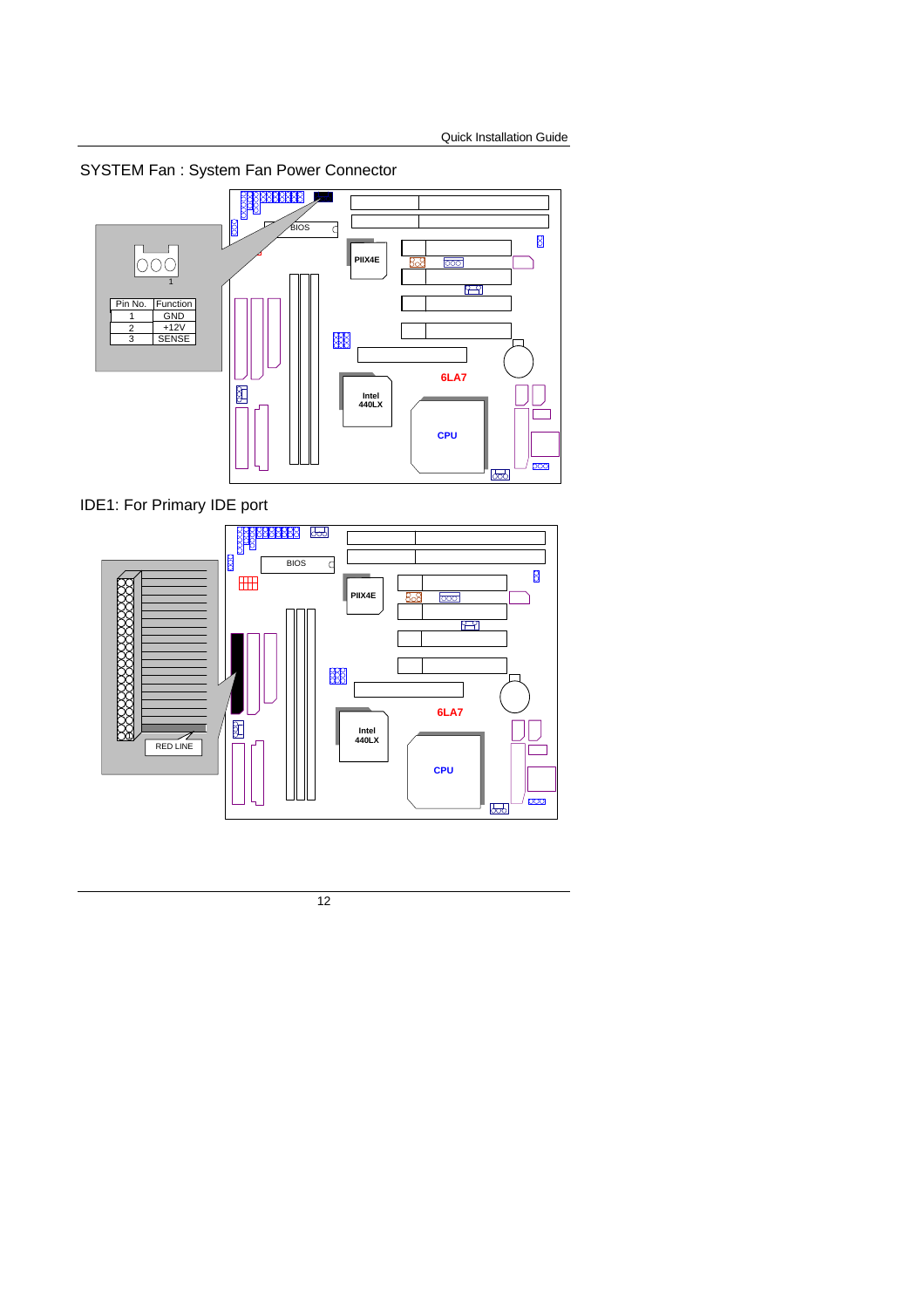IDE2: For Secondary IDE port



FLOPPY : FLOPPY PORT



13

6LA7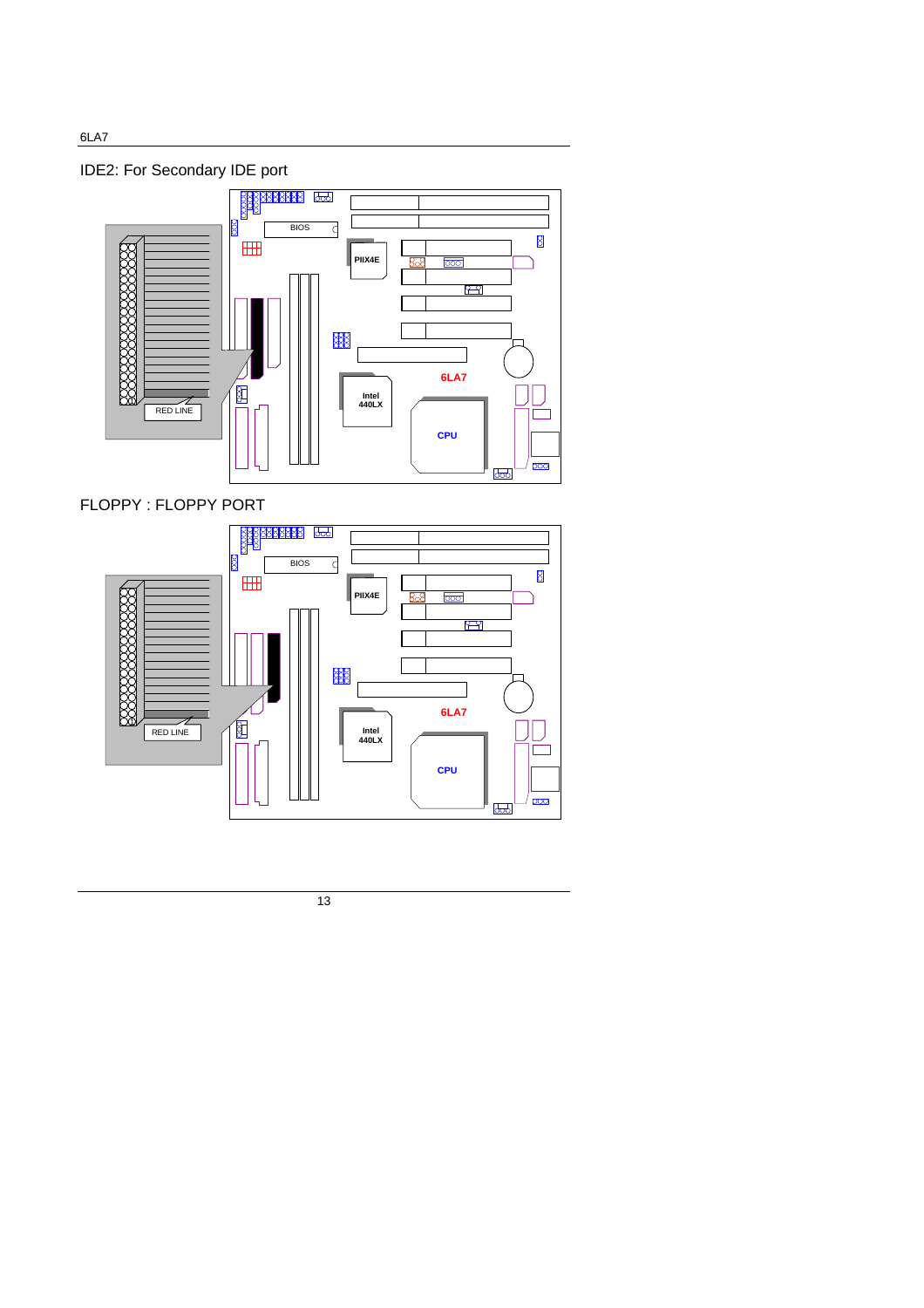### LPT : LPT PORT



COMB : COM B PORT

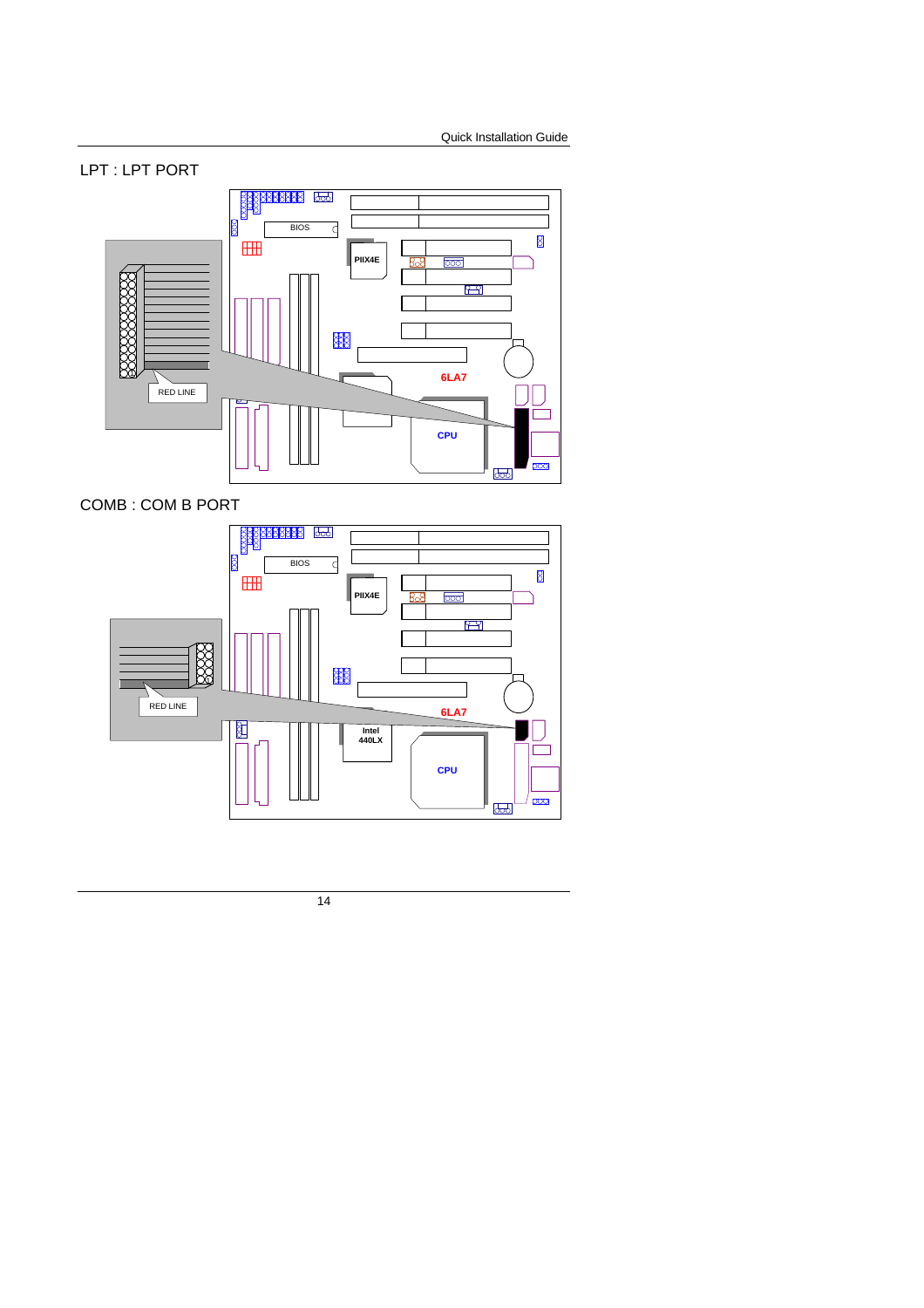## COMA : COM A PORT



## K.B : Keyboard Connector

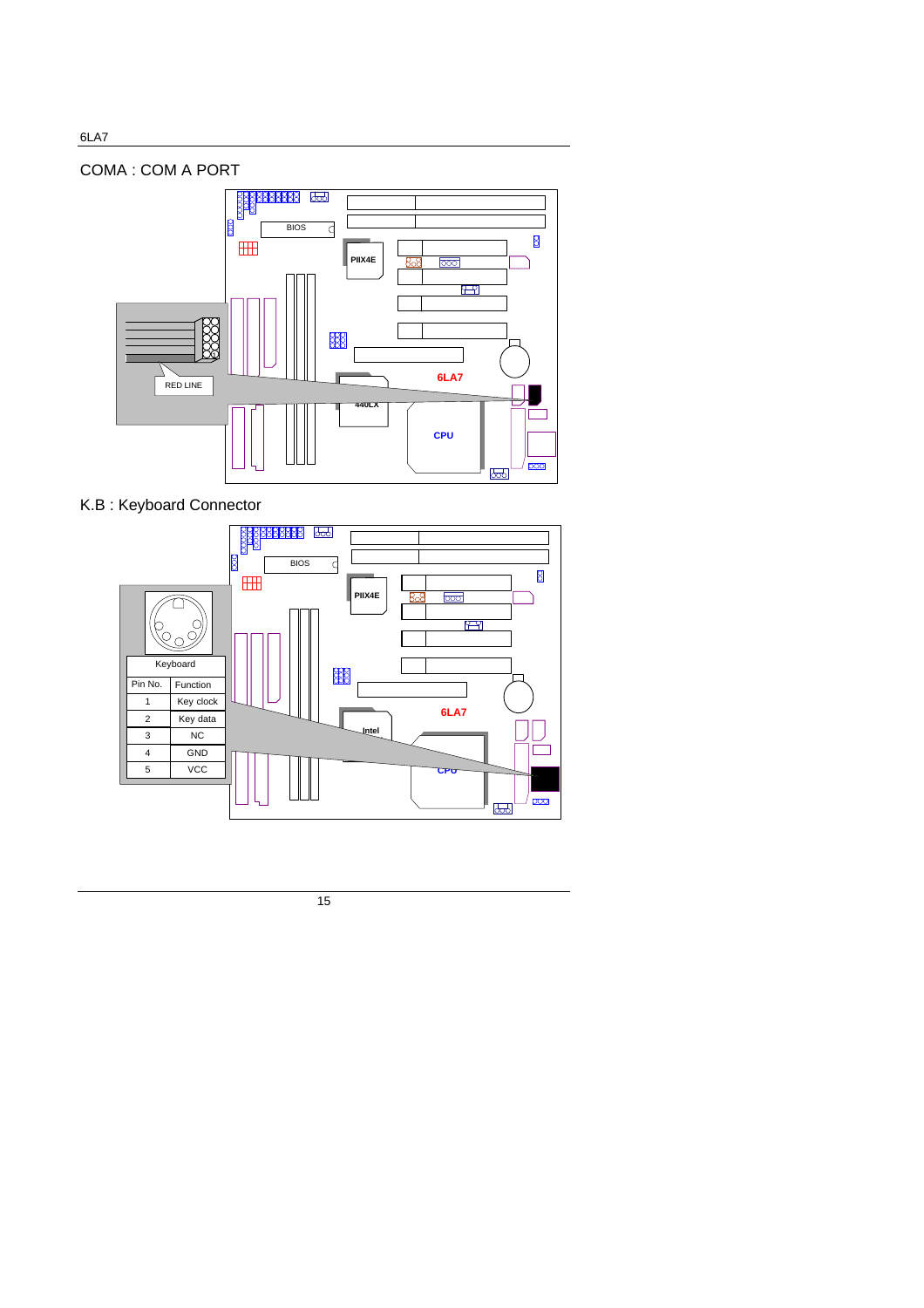

JP1 : Keyboard Power On (for ATX Power Supply only)

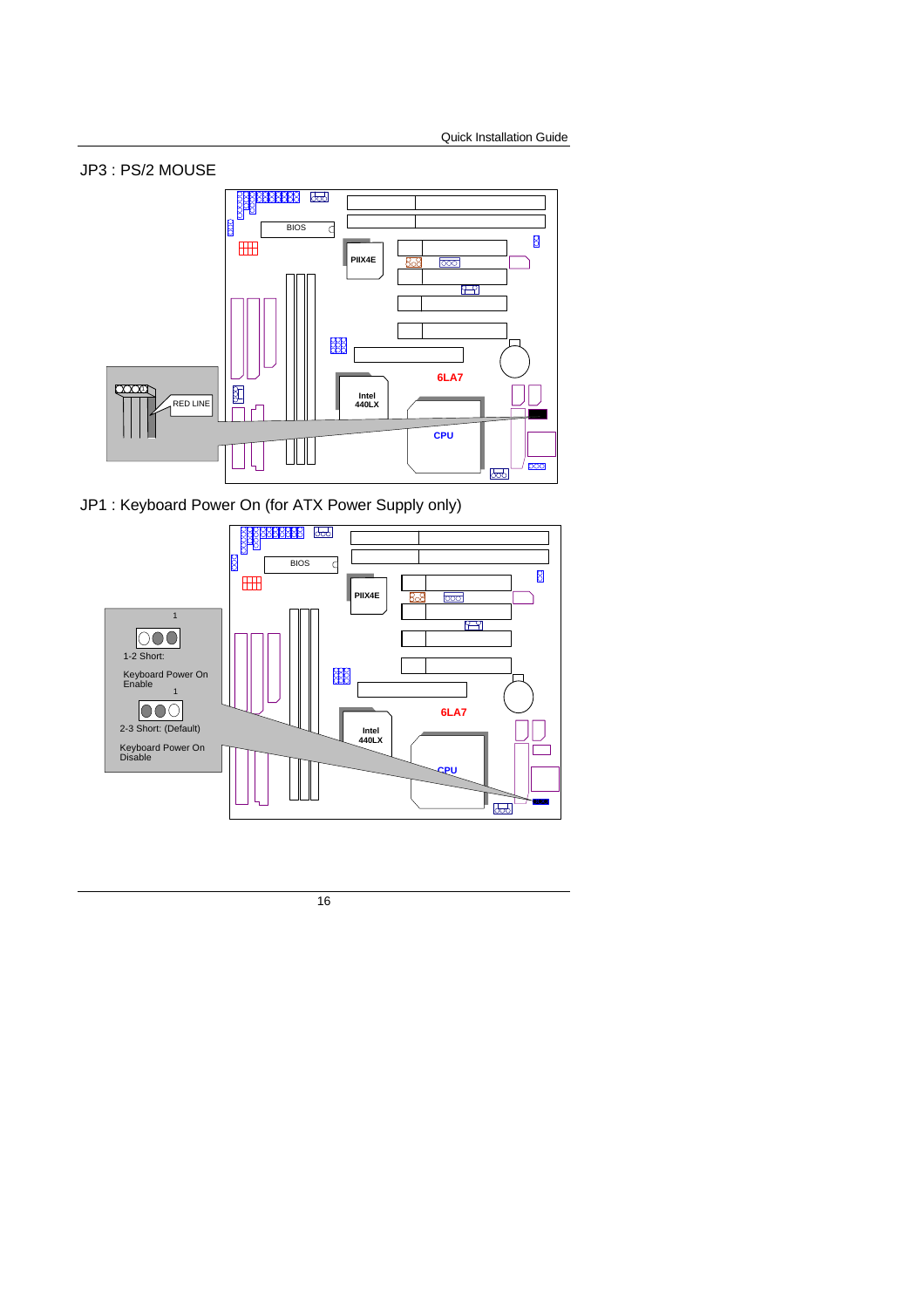



J7: Wake on Lan (for ATX Power Supply only)



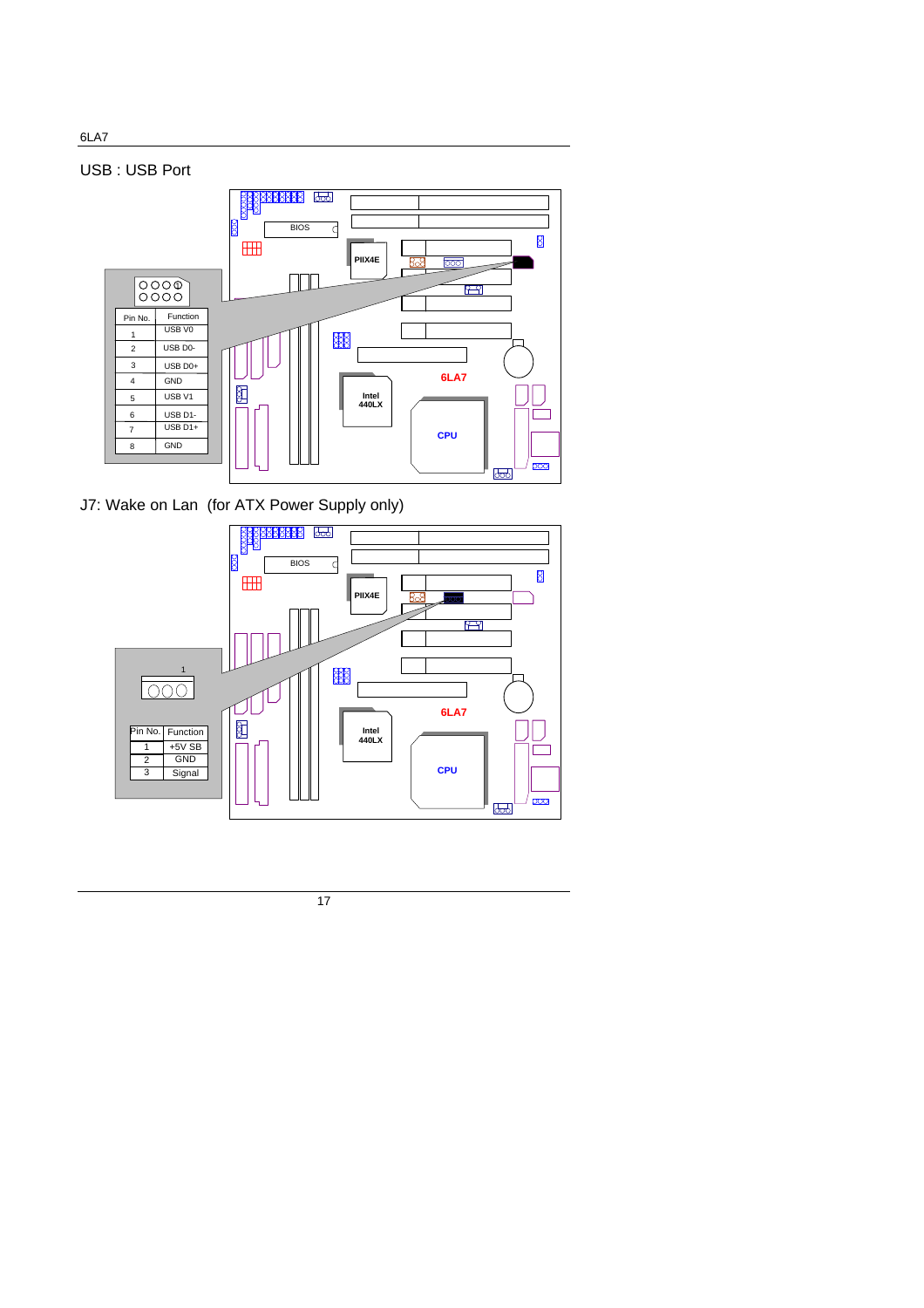



JP10: CLEAR CMOS Function

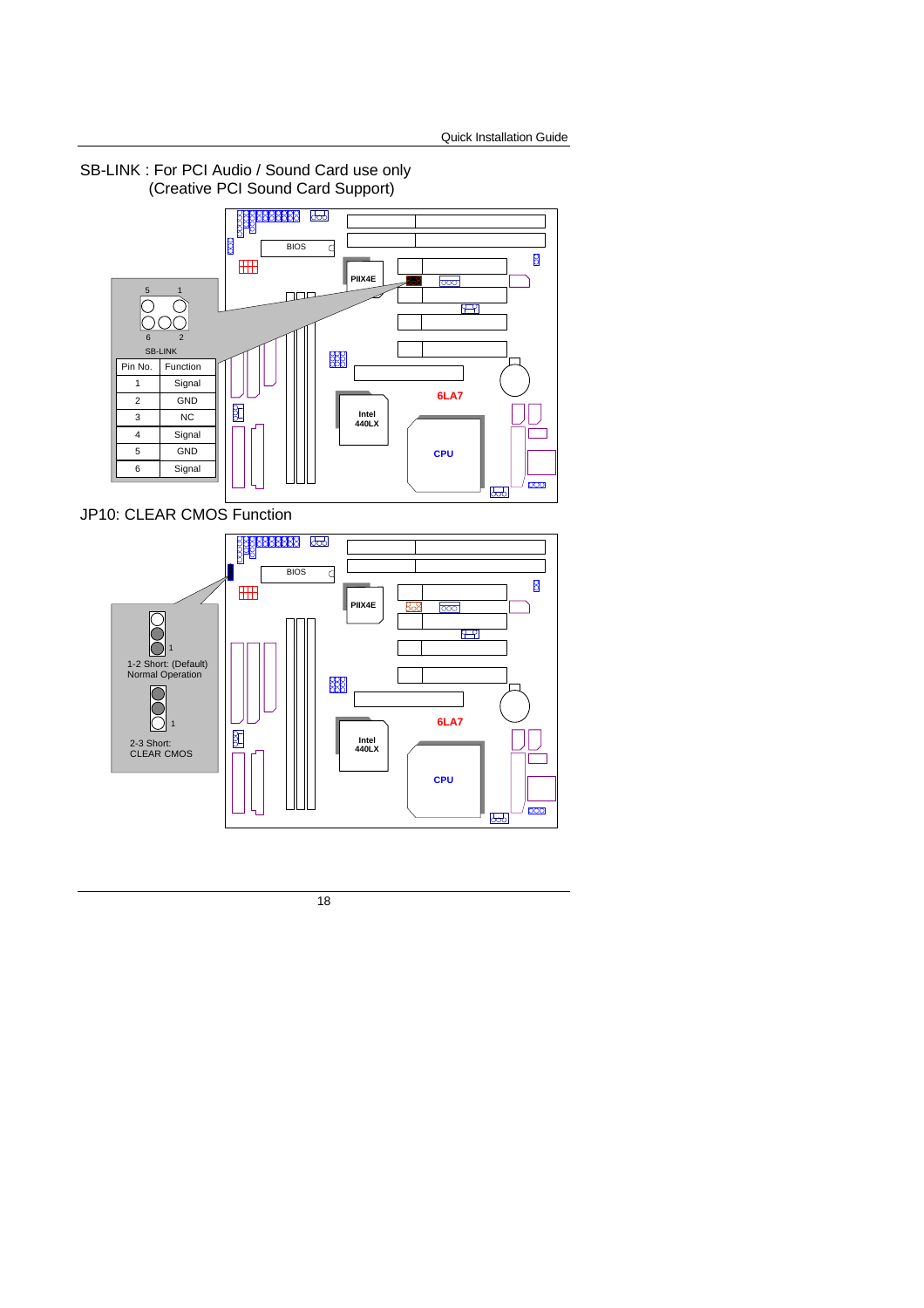JP7: Internal Modem Card RING PWR ON



JP9:CASE OPEN Function



19

6LA7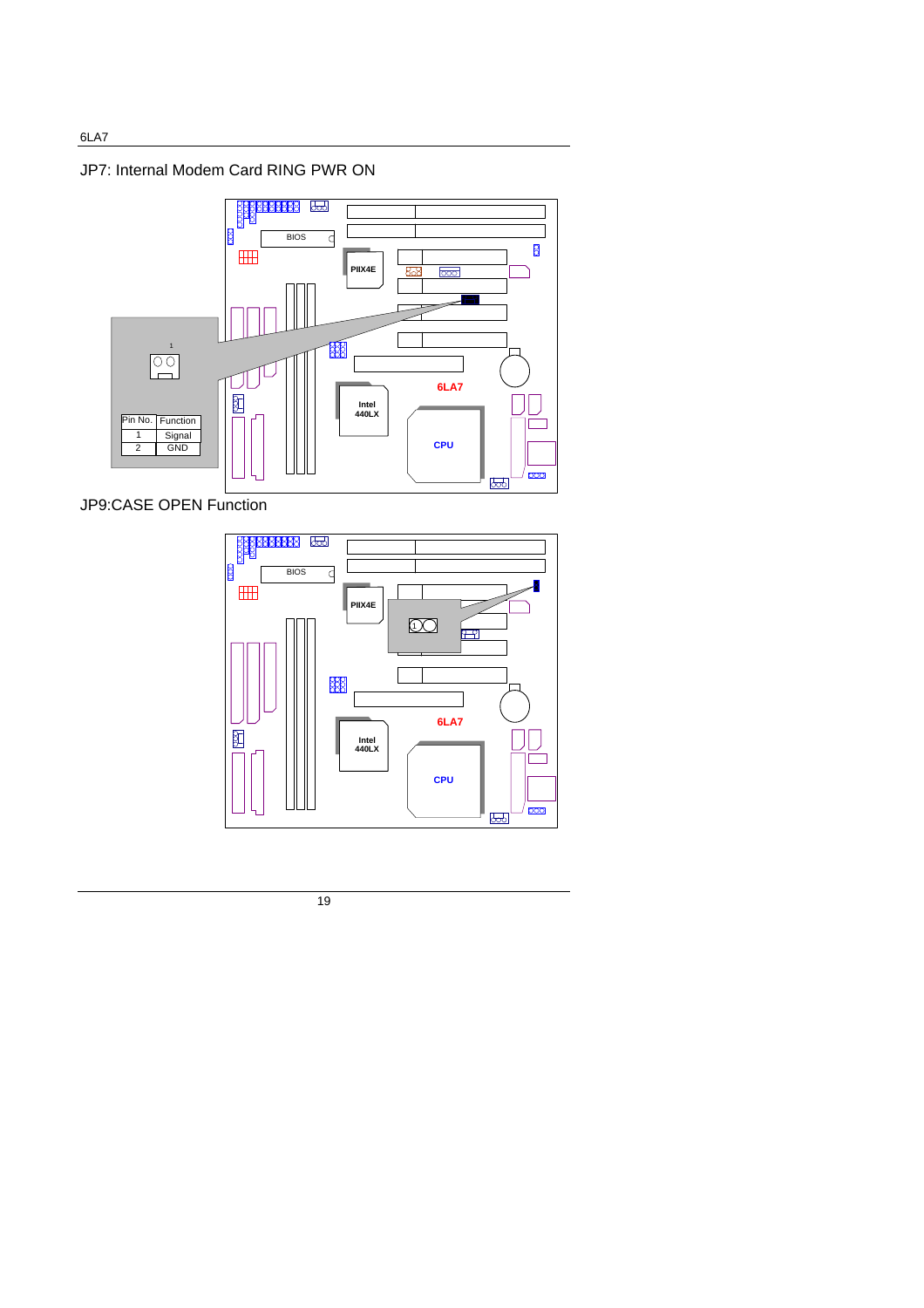



- $\bullet$  Danger of explosion if battery is incorrectly replaced.
- $\bullet$  Replace only with the same or equivalent type recommended by the manufacturer.
- $\bullet^{\!\!\times}$  Dispose of used batteries according to the manufacturer's instructions.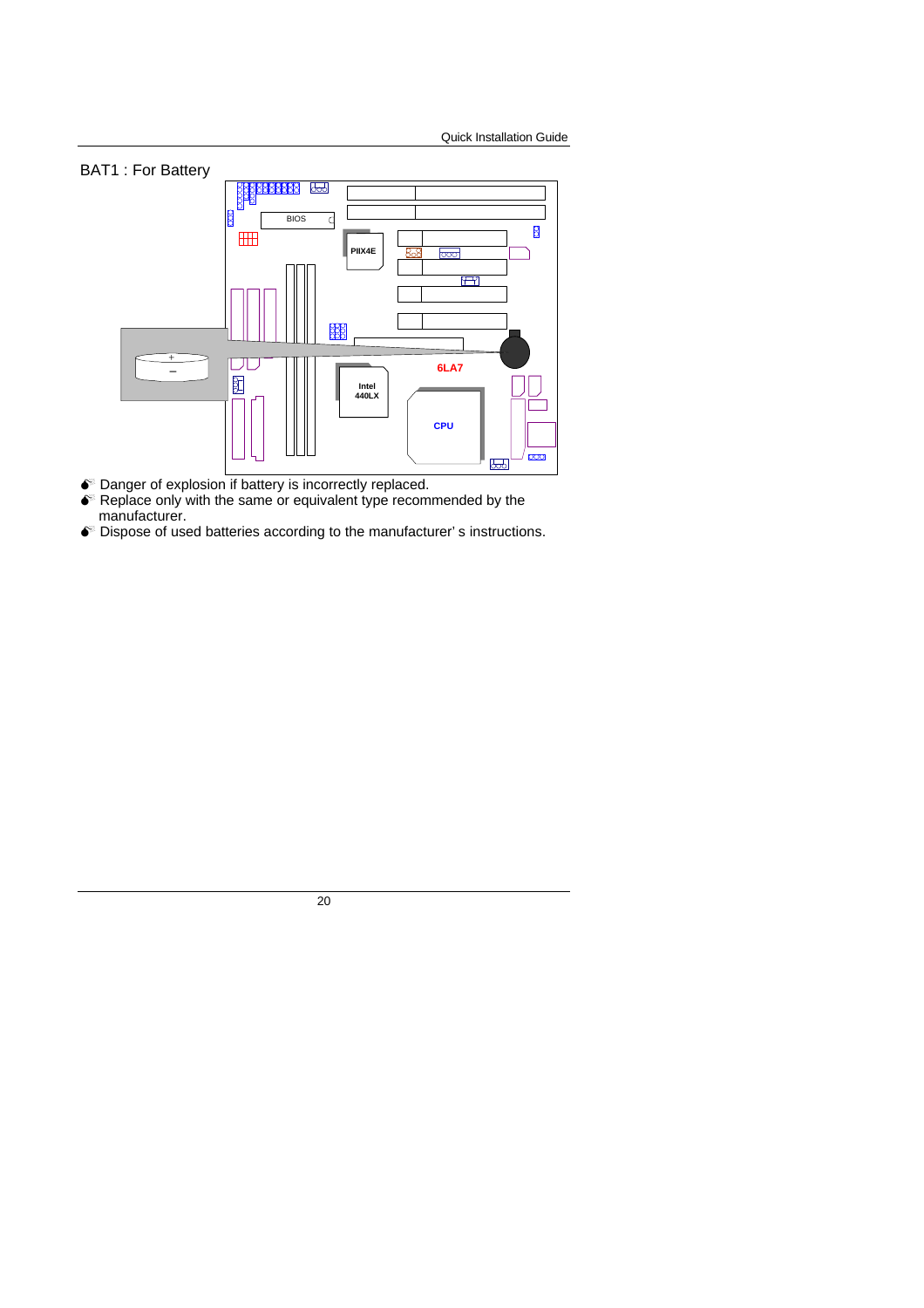#### 6LA7

#### **III. Top Performance Test Setting:**

The following performance data list is the testing results of some popular benchmark testing programs.

Users have to modify the value for each item in chipset features as follow

| AMIBIOS SETUP - CHIPSET FEATURES SETUP<br>(C)1998 American Megatrends, Inc. All Rights Reserved                                                                                                                                                                                                                      |                                                                                                                                                             |  |  |
|----------------------------------------------------------------------------------------------------------------------------------------------------------------------------------------------------------------------------------------------------------------------------------------------------------------------|-------------------------------------------------------------------------------------------------------------------------------------------------------------|--|--|
| -Enabled<br>Auto Detect DIMM Clock<br>SDRAM RAS to CAS Delay<br>SDRAM RAS Latency<br>SDRAM RAS Precharge Time<br>DRAM Interity Mode<br>Fixed Memory Hotele<br>Delayed Transaction<br>USB K/B Legacy Support<br>Fast<br>2 Clks<br>Fast<br>Non ECC<br>Disabled<br><b>Disabled</b><br>USB K/B Legacy Support : Disabled |                                                                                                                                                             |  |  |
|                                                                                                                                                                                                                                                                                                                      | ESC<br>F755<br>F7<br>tt++ : Select Item<br>PU/PD/+/c : Modify<br>Quit<br>Help.<br>Öld Values (Šhift)F2 : Color<br>Load BIOS Defaults<br>Load Setup Defaults |  |  |

for top performance setting.

.

\*\* Each value of items as above depends on your hardware configuration : CPU , SDRAM , Cards , etc.

Please modify each value of items If your system does not work properly